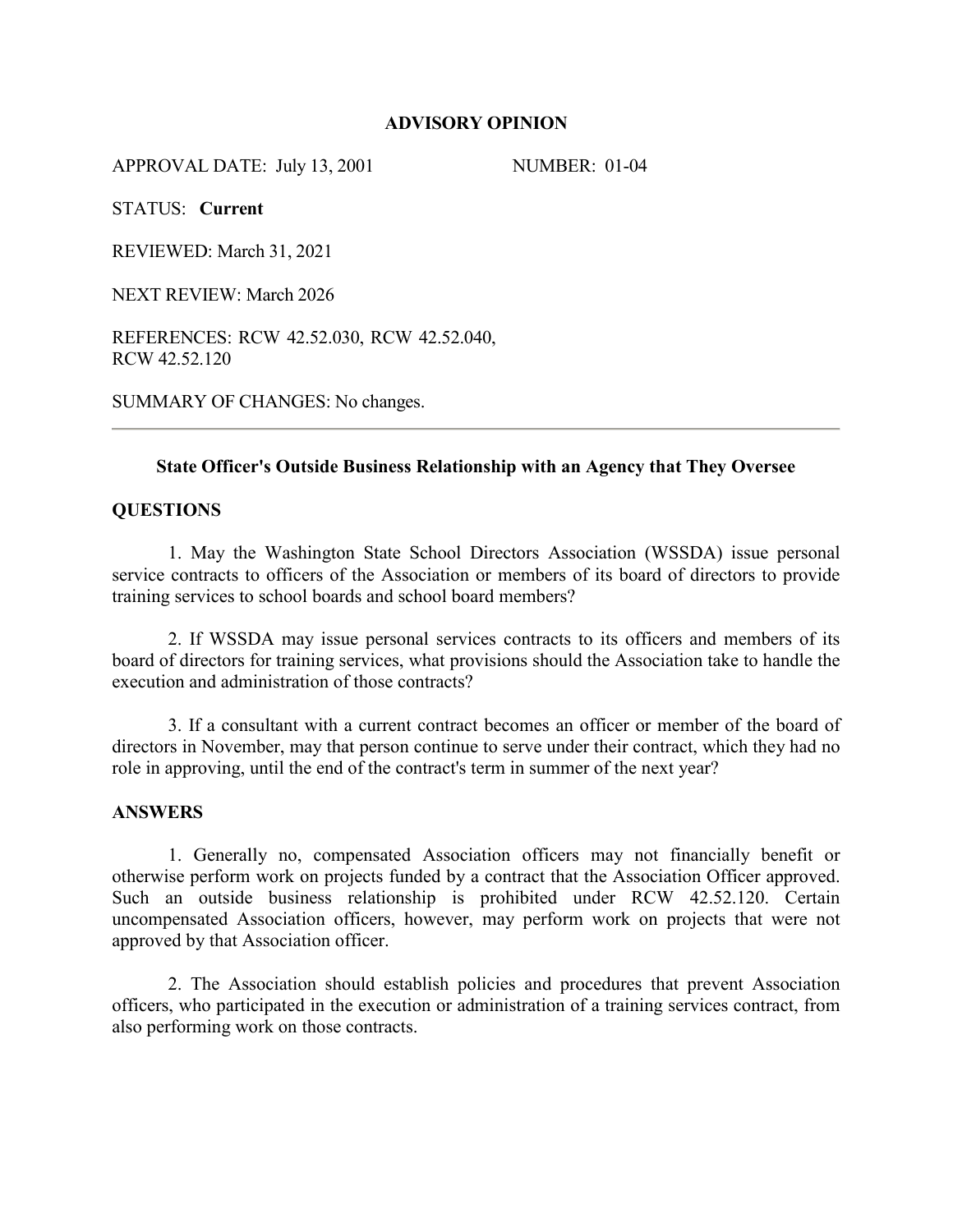3. Yes, so long as the Association officer does not participate in the administration of the contract or supervise those who will administer the contract.

# **ANALYSIS**

The Association is a state agency authorized by chapter 28A.345 RCW. All publicly elected school board members are automatically members of the Association. The Association is governed, pursuant to RCW 28A.345.030 (1) and the WSSDA bylaws, by a constitution that creates officers (president, president-elect and vice-president) and a board of directors. Pursuant to RCW 28A.345.030 (3) and Association policy, officers of the Association may be paid up to \$50.00 per day. By Association Policy 1425, Compensation, the president and president-elect are limited to \$7,000.00 in compensation per year and the vice-president to \$5,000. By custom, the President is directly involved in the WSSDA operations and administration and regularly confers with the WSSDA Executive Director. The president-elect and vice-president serve as at-large ambassadors to the Association's various constituent groups.

The Association board of directors has the following duties:

- o Implementing the purposes of the Association,
- o Exercising general supervision over its affairs,
- o Interpreting the constitution and bylaws,
- o Effecting policies and programs,
- o Serving as an appeal body regarding employment actions involving WSSDA staff, and
- o Exercising such power normally exercised by such governing bodies to provide for the effective and efficient operations of an association.

Regular activities of the board of directors include adoption of the annual budget, approval of all employment and consultant contracts, and drafting performance evaluations for the Association's Executive Director.

The Association's enabling act directs it to provide advice and assistance to local boards to promote their primary duty of representing the public interest. In addition, upon request by a local school district the Association will make available on a cost reimbursable contract basis: specialized services, research information, and consultants to advise and assist district boards in particular problem areas.

As part of its services to school board members, the Association offers an extensive training program to individual school board members and school boards. The training covers everything from effective boardsmanship to basic school law and finance. The training is offered both by paid staff of the Association and consultants on personal services contracts. Training occurs either at meetings sponsored by the Association or in school districts that have requested training.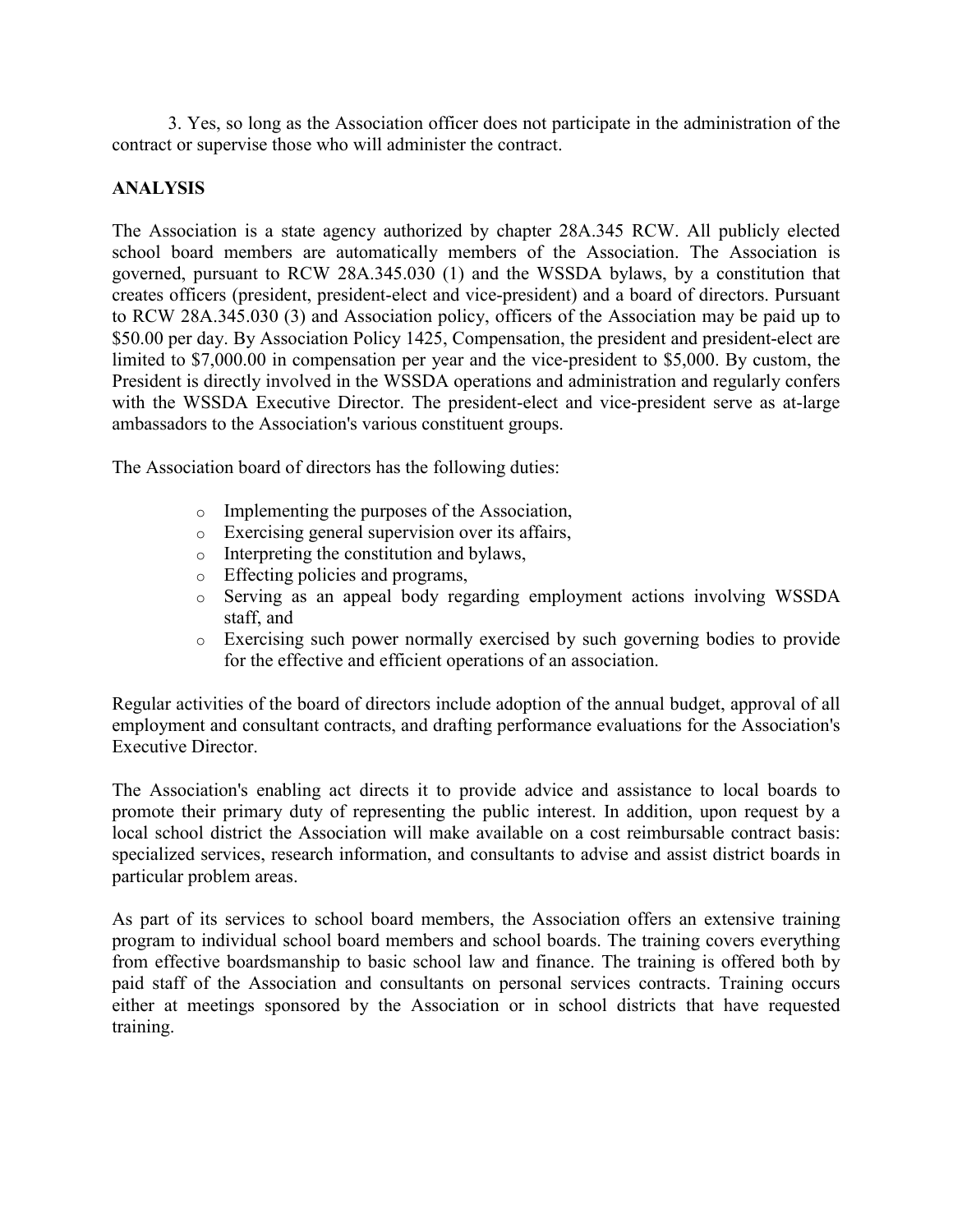The WSSDA staff selects consultants used by the Association for its training program. Initially, selection is through a request for proposal process. Later people with specific skills who meet Association needs are identified through a process of reviewing qualifications. WSSDA staff recommends approval of all the consultant contracts annually to the board of directors. WSSDA staff is solely responsible for the assignment of training consultants to specific school districts or WSSDA meetings, and decisions are based on the needs identified in the assignment, the skills of the consultants and geographic efficiency. Consultants are paid on a per assignment basis, pursuant to their annual contracts. Personal service contracts for training services are usually approved by the WSSDA board of directors at its summer meeting and are good for a twelvemonth term. New officers and board members normally take office in November.

The Association has found that the training offered to school boards and school board members is most effective when it reflects the experience, knowledge and wisdom of respected and practicing school board members. Wise, experienced, respected and practicing school board members also make effective officers and board members within the Association. Therefore, the Association asks if WSSDA may issue personal service contracts to officers of the Association or members of its board of directors to provide training services to school boards and school board members.

# *Compensated Association Officers may not financially benefit or otherwise perform work on projects funded by a contract that the Association Officer approved.*

In EEB Advisory Opinion 99-01, the Board advised that WSSDA was a state agency, therefore, its officers and employees are subject to the Ethics in Public Service Act. The Ethics Act provides that uncompensated officers and employees of state agencies are not subject to the outside certain compensation provisions of chapter 42.52 RCW. RCW 42.52.120(5) provides that:

As used in this section, "officer" and "employee" do not include officers and employees who, in accordance with the terms of their employment or appointment, are serving without compensation from the state of Washington or are receiving from the state only reimbursement of expenses incurred or a predetermined allowance for such expenses.

As noted above, Association officers receive daily state compensation in the amount of \$50.00 per day. The Board understands that regular Association members are not compensated and some Association officers waive compensation. Nevertheless, WSSDA currently withholds payroll taxes for officers' compensation and the Board finds that compensated Association officers are subject to RCW 42.52.120.

In EEB Advisory Opinion 00-02, the Board advised that state officers and employees may not financially benefit or otherwise perform work on projects funded by a grant program the employee administers. As stated in that opinion, the question involves several issues. The first is whether a state employee can have a beneficial interest in, or financially benefit from, grants awarded through a program the employee administers. This issue is governed by RCW 42.52.030, which provides in relevant part: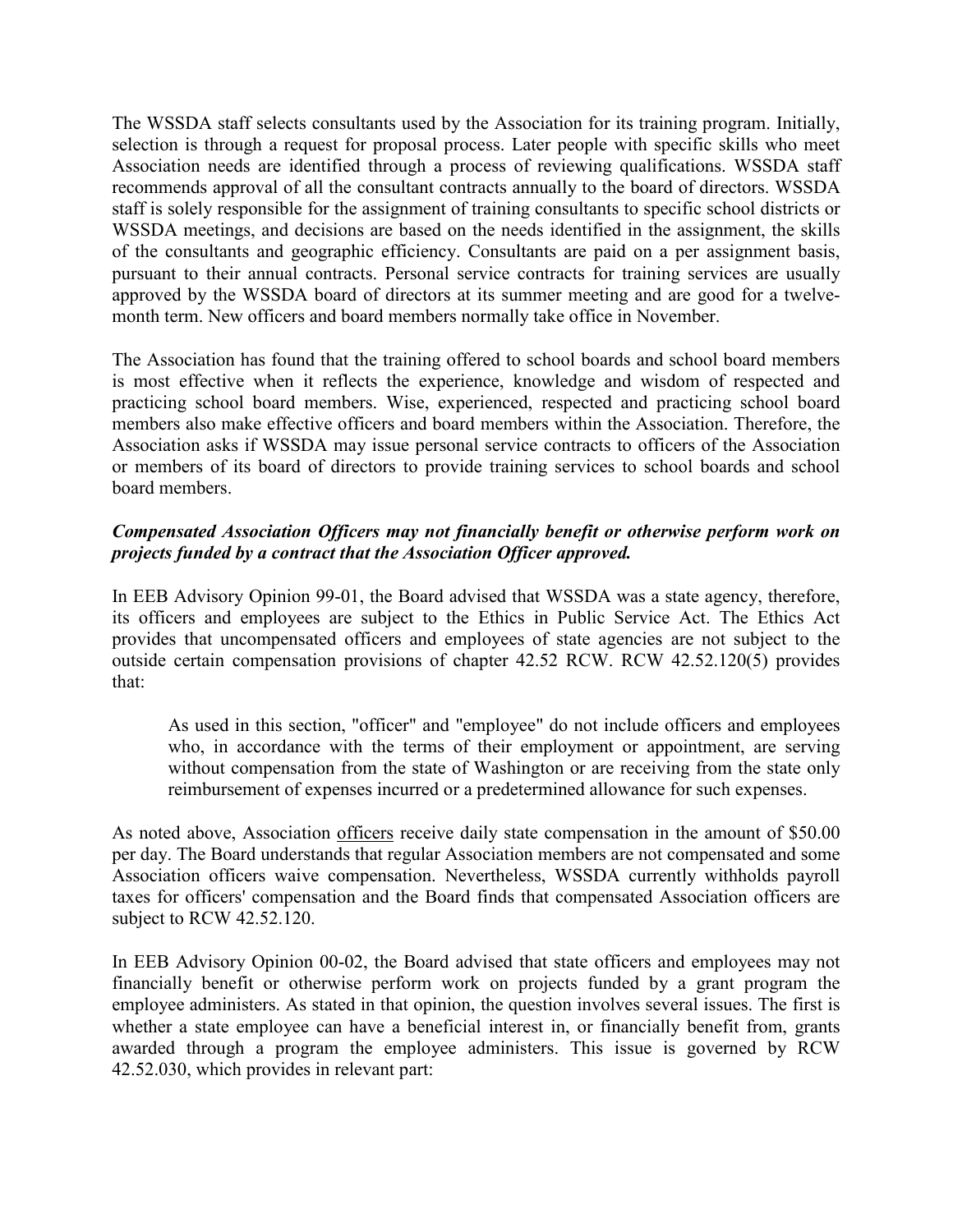(1) No state officer or state employee, . . . may be beneficially interested, directly or indirectly, in a contract, sale, lease, purchase, or grant that may be made by, through, or is under the supervision of the officer or employee, in whole or in part, or accept, directly or indirectly, any compensation, gratuity, or reward from any other person beneficially interested in the contract, sale, lease, purchase or grant.

(2) No state officer or state employee may participate in a transaction involving the state in his or her official capacity with a person of which the officer or employee is an officer, agent, employee, or member, or in which the officer or employee owns a beneficial interest[.]

As noted above, the regular activities of Association officers include adoption of the annual budget and approval of all employment and consultant contracts. Under subsection (1), the Association officer could not receive compensation for work that was related to a contract that was approved by the officer. In addition, subsection (2) prohibits an Association officer from participating in the award or administration of an Association contract with any person in whom the state employee may serve as an "officer, agent, employee, or member." This subsection also prohibits an Association officer from forming his own business and participating in the award of a contract under the WSSDA school board assistance program.

The second issue relates to outside employment, which is primarily, though not exclusively, governed under RCW 42.52.120. RCW 42.52.120 provides conditions under which compensation may be received for the performance of contracts or grants outside of official duties. A state employee may receive outside compensation for services performed outside official duties only if each of these conditions under RCW 42.52.120(1) are met:

(a) The contract or grant is bona fide and actually performed;

(b) The performance or administration of the contract or grant is not within the course of the officer's or employee's official duties, or is not under the officer's or employee's official supervision;

(c) The performance of the contract or grant is not prohibited by RCW 42.52.040 or by applicable laws or rules governing outside employment for the officer or employee;

(d) The contract or grant is neither performed for nor compensated by any person from whom such officer or employee would be prohibited by RCW 42.52.150(4) from receiving a gift;

(e) The contract or grant is not one expressly created or authorized by the officer or employee in his or her official capacity;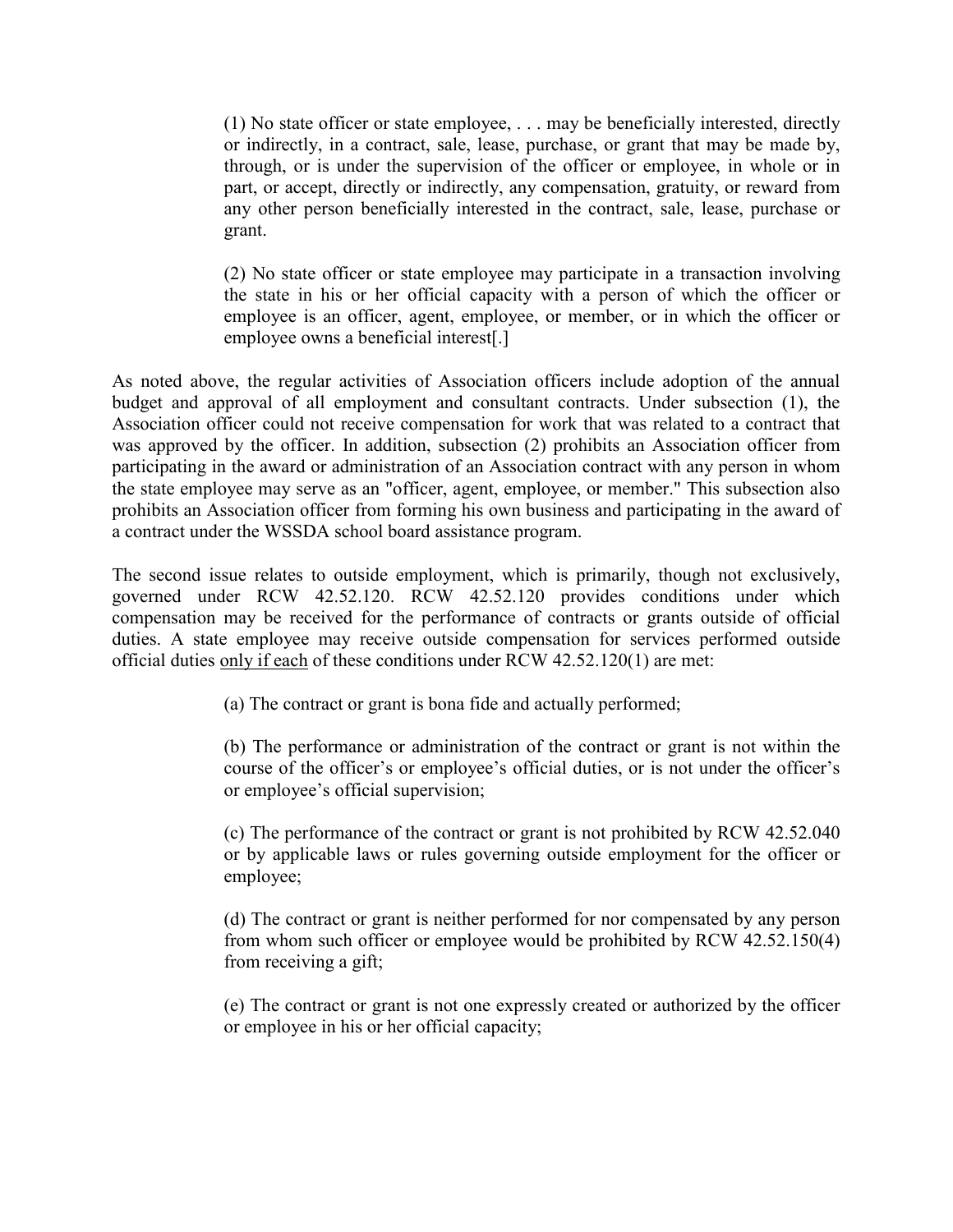(f) The contract or grant would not require unauthorized disclosure of confidential information.

Based on the facts presented above, the Board finds that the receipt of compensation from persons who receive WSSDA contracts would not meet the conditions under RCW 42.52.120(1)(b), (c), and (e).

The condition under RCW 42.52.120(1)(b) cannot be satisfied because an Association officer has official duties that include the approval of WSSDA contracts. RCW 42.52.120(1)(b) prohibits acceptance of outside compensation when that compensation results from performance under a grant within the supervision of the employee.

The condition under RCW 42.52.120(1)(c) cannot be satisfied because the Association officer's outside employment cannot be prohibited under RCW 42.52.040, which provides:

> (1) Except in the course of official duties or incident to official duties, no state officer or state employee may assist another person, directly or indirectly, whether or not for compensation, in a transaction involving the state:

(a) In which the state officer or state employee has at any time participated; or

(b) If the transaction involving the state is or has been under the official responsibility of the state officer or state employee within a period of two years preceding such assistance.

(2) No state officer or state employee may share in compensation received by another for assistance that the officer or employee is prohibited from providing under subsection (1) or (3) of this section.

(3) A business entity of which a state officer or state employee is a partner, managing officer, or employee shall not assist another person in a transaction involving the state if the state officer or state employee is prohibited from doing so by subsection (1) of this section.

Based on the facts presented above, the Board finds that RCW 42.52.040 would prohibit a Compensated Association officer from doing two things. First, under subsection (1) and (2), the Association officer could not work for a person, or share in compensation received under a WSSDA contract created under the authority or supervision of the Association officer. Second, under subsection (3), an Association officer could not create a business entity or work for a business entity for the purpose of completing a WSSDA contract if the Association officer participated in the approval of the WSSDA contract.

Finally, the condition under RCW 42.52.120(1)(e) cannot be satisfied because the Association officers expressly authorize the WSSDA personnel service contracts in their official capacity.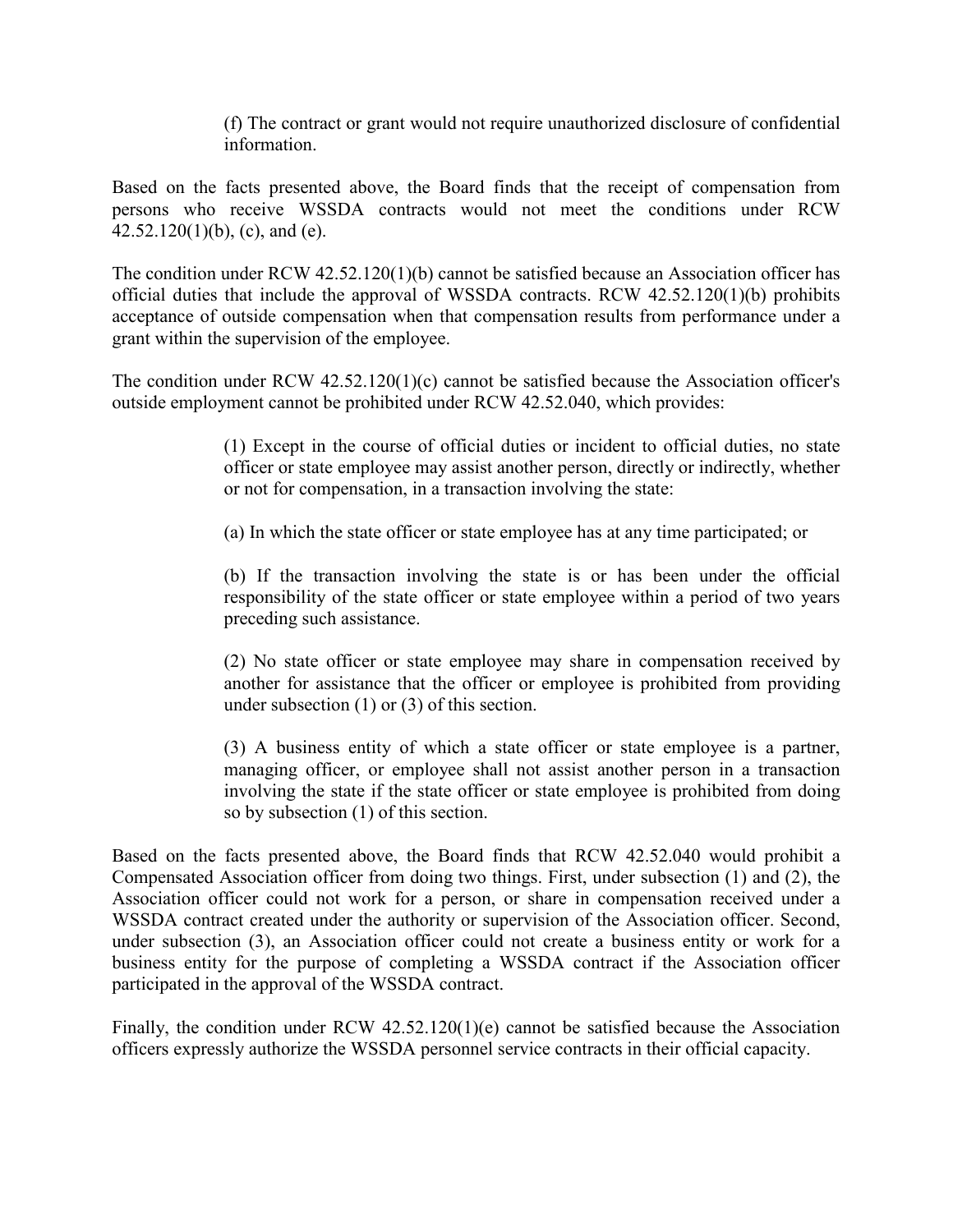## *Uncompensated Association officers must recuse themselves from voting on, or approving, projects and contracts that they will perform work on or may result in a financial benefit.*

As noted above, the Board understands that regular Association members and most Board members are not compensated and some Association officers waive compensation by the state. Since these Association members are uncompensated by the State, they are not subject to RCW 42.52.120. Therefore, the Board addresses the participation of "Uncompensated Association Officers" under RCW 42.52.030 and RCW 42.52.040.

RCW 42.52.030 and RCW 42.52.040 prohibit contracts that are not related to a state employee's official duties. Nevertheless, it is possible to avoid a violation of the Ethics in Public Service Act if WSSDA officers recuse themselves from official duties related to WSSDA training contracts. In EEB Advisory Opinion 97-13, the Board addressed recusal polices and advised that:

> However, if these persons are appointed to state boards and commissions where conflicts of interest are likely to occur, the board or commission could adopt rules to require members to disclose their interests and abstain from voting on certain matters as a means of effectively addressing those ethical prohibitions.

> In circumstances where a board or commission has adopted such rules pursuant to Advisory Opinions 96-09 and 96-09A, and its members agree to abide by such rules, a conflict of interest under RCW 42.52.030 or RCW 42.52.040 will not occur. The adoption of rules relating to disclosure and recusal also precludes a violation of RCW 42.52.020 by members of state boards and commissions in those circumstances where members are required or permitted by statute to be appointed by an identified group or interest.

Accordingly, WSSDA could adopt rules that require members, including those who hold or will bid on Association personal service contracts, to disclose their interests and abstain from voting or attempting to influence votes on certain matters. Such matters include: (1) Association decisions that involve a direct benefit to the school district for which they serve; (2) advising on development of training programs that may result in a personal service contract for association members; (3) renewal or approval of a WSSDA contract already held by the Association officer; (4) supervising or reviewing the job performance of the WSSDA Executive Director or those employees involved in the provision of training services to local school districts; and (5) serving as a member of an appeal body that reviews the Executive Director's personnel decisions regarding those employees involved in the provision of training services to local school districts.

In allowing WSSDA to draft rules that may allow Uncompensated Association Officers to participate in WSSDA contracts, the Board understands these rules will impact WSSDA operations. In EEB Advisory Opinion 98-08, the Board advised that Washington Technology Center (WTC) members may recuse themselves from discussing and voting on matters on which there is no existing conflict of interest in order to preserve potential future business opportunities. The Board further advised, however, that the recusal could only occur without effect on the performance of official duties as a WTC board member. Otherwise, refusal may be incompatible with the performance of official duties.